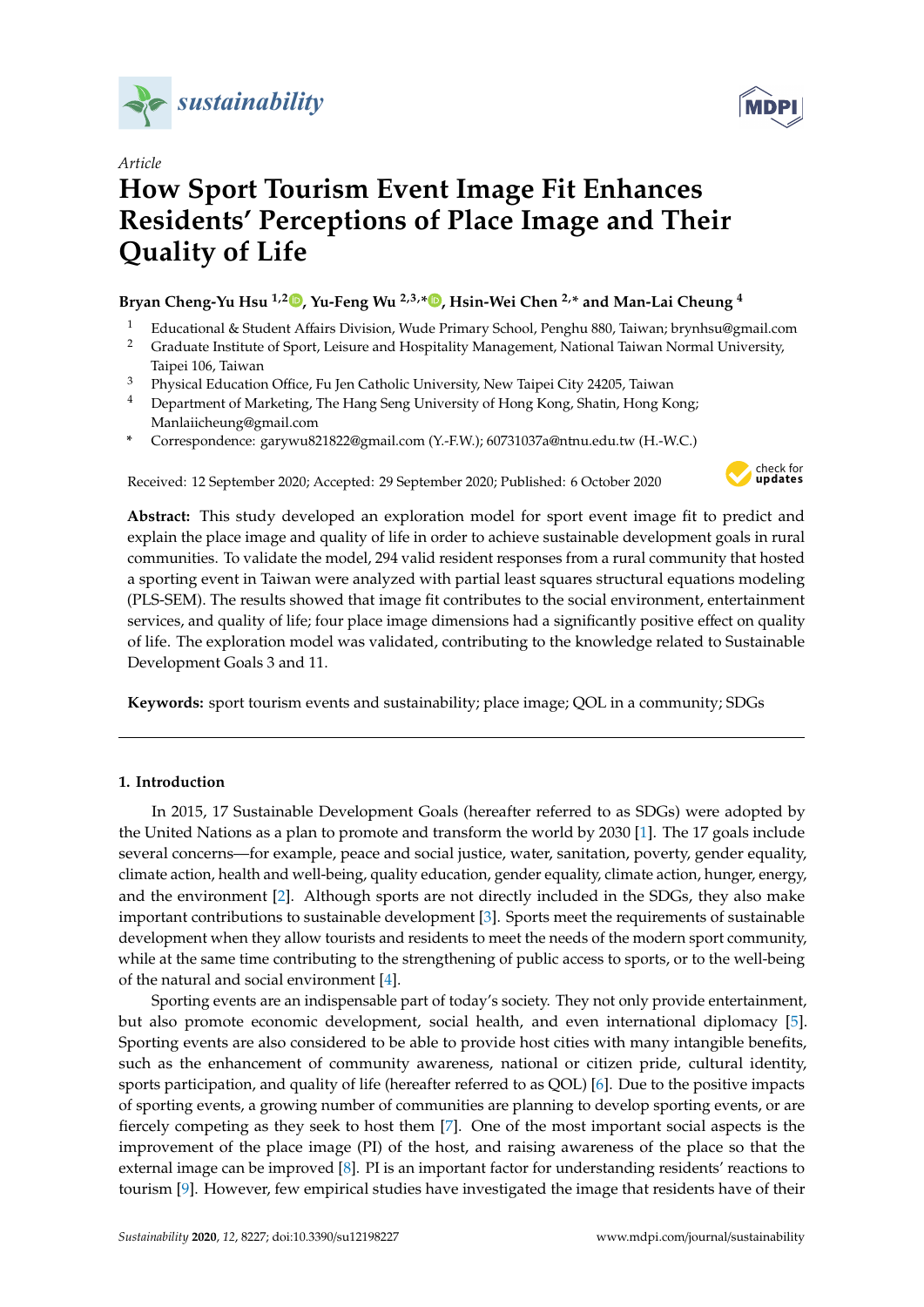place, and even fewer have explored residents' QOL [\[10](#page-10-9)[–14\]](#page-10-10). If the development of tourism is to help the local community, consideration must also be paid to the image of residents, not only of tourists. Therefore, PI may be more fitting for capturing the residents' responses to the location changes caused by the development of tourism.

Image fit is regarded as a cognitive variable. It supports the image transmission process and effectively predicts individuals' perceptions, attitudes, and behavioral intentions. Therefore, the use of fit to explain the emotional, cognitive, and intentional responses of residents to the host community or a sporting event can deliver trustworthy evidence to explain the impact of the sporting event on the host city [\[8](#page-10-7)[,15\]](#page-10-11). However, few empirical studies have explored the fit between an event and its host city [\[16\]](#page-10-12). Thus, the aim of this study was to examine the residents of the hosting place by proposing the following research questions: (a) How were the residents' image fits enhanced when hosting a sporting event, and what were the residents' responses?; (b) How did the relationships contribute to the residents' QOL?

In recent years, scholars and policymakers in the tourism field have realized that it is necessary to measure and monitor positive and negative impacts by going beyond conventional methods. Therefore, the QOL of residents has become a subject of extensive discussion [\[17\]](#page-10-13). QOL can be evaluated at different levels: individual, family, society, and country [\[18\]](#page-10-14). However, in order to determine the QOL of residents, most studies focus on measurements at the individual level [\[19\]](#page-10-15). Nowadays, understanding how the host location forms support for local tourism is generally considered to be the key to sustainable development for tourist destinations [\[20\]](#page-10-16). This paper explores residents' PI, QOL, and the fit of hosting the event, thereby using the QOL of residents to explore sustainability in communities, especially in tourism destinations.

Thus, the purpose of this study was to understand residents' PI perceptions by analyzing the outcomes and the antecedent variables of a sporting event, and to identify how the perception influences the residents' QOL. Sustainability was examined as an intermediate paradigm shift in new forms of community, fit, and expected outcomes (QOL) of residents (as well as tourist destinations) [\[21\]](#page-10-17). In addition, we hoped to understand the role that residents play in sporting events, such as being ambassadors or spectators [\[22\]](#page-11-0). This study used QOL as the outcome variable of the proposed model, which can be used as the basis of sustainability strategies for events.

## *1.1. Image Fit*

Gwinner and Eaton [\[23\]](#page-11-1) proposed that fit can be theorized in terms of function (the product is used in an event) or image (the event image and sponsored brand are similar), and the concept of fit is a variable that strengthens the image transfer process. Speed and Thompson [\[24\]](#page-11-2) believe that the audience's attitude towards events and sponsors is consistent with that between events and sponsors, which affects the audience's response to sport sponsorship. When individuals believe that sponsors and events fit, they have a better ability to identify whether sponsors sponsored the tournament correctly [\[8](#page-10-7)[,16\]](#page-10-12). Furthermore, Koo, Quarterman, and Flynn [\[25\]](#page-11-3) explored the response of image fit to consumer perception and emotion in their research. Some studies have explored and summarized the effective results of sport sponsorship as a company-based consideration (e.g., return on investment) and as consumer considerations (e.g., increasing brand awareness, enhancing brand image) [\[26–](#page-11-4)[28\]](#page-11-5). Therefore, the cognitive and emotional response of the image fit of a brand or a sporting event, as well as the connection of a brand or a sporting event, indicates the benefit of the image fit between brands or sporting events.

In sponsorship-related research, fit is used to examine the occurrence of image transfer between a tournament and its sponsors to analyze consumers' image of and behavioral intentions towards the sponsor's tournament [\[15](#page-10-11)[,29\]](#page-11-6). Fit can be used to judge the perception of consumers about sponsors and events, as well as the relationships between them [\[30\]](#page-11-7). The phenomenon of image transfer between sport sponsors has been extensively studied. However, the relationship between the image of a sporting event and the host destination is ignored by most scholars [\[31\]](#page-11-8). Therefore, fit is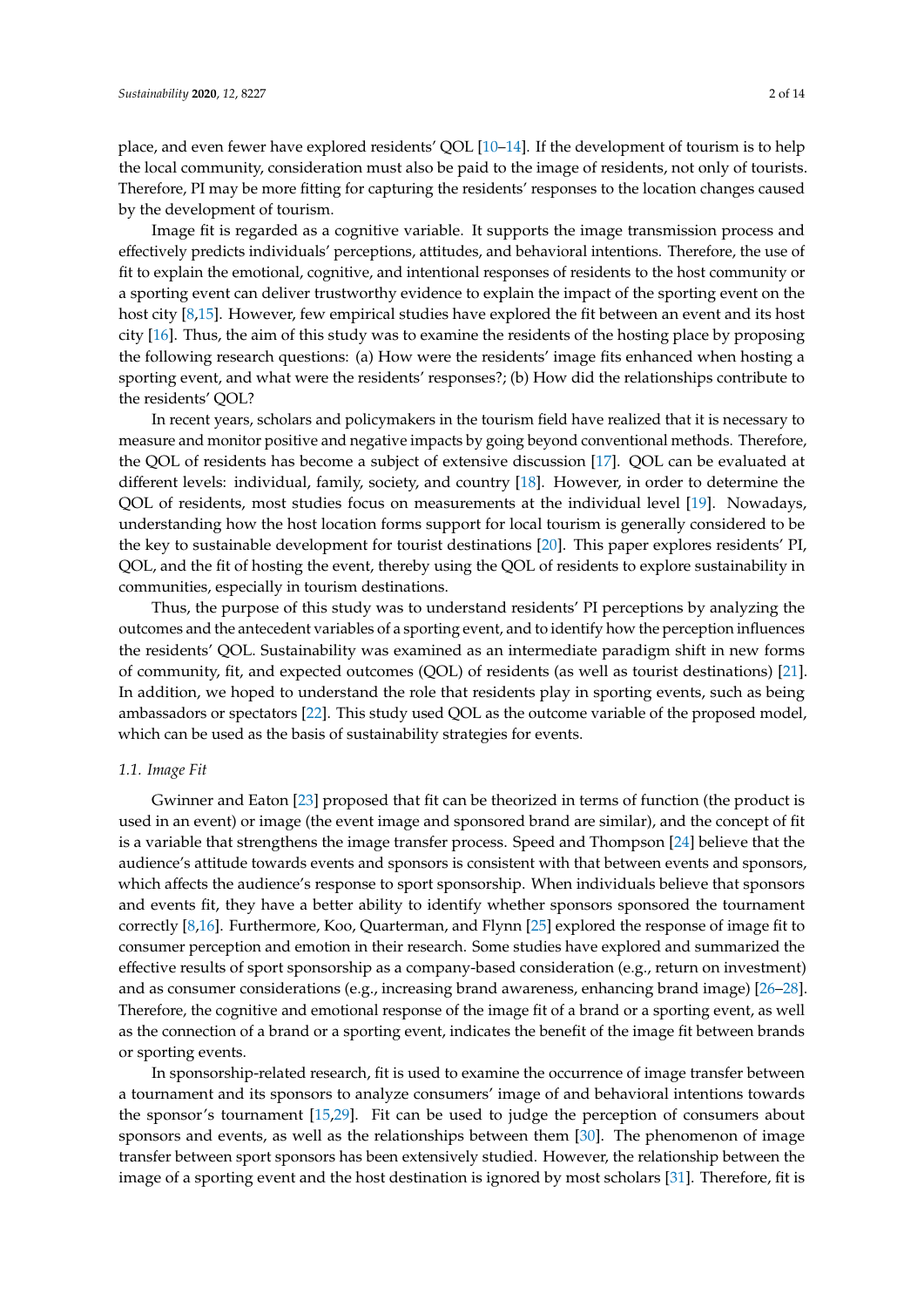regarded as a cognitive variable, which strengthens the image transmission process, and effectively predicts consumers' perceptions. For example, fit is regarded as an important aspect that explains the relationship individuals have between events and products [\[23\]](#page-11-1), which can also be applied to event image fit and PI. Indeed, fit is regarded as a cognitive stimulus which facilitates participants' image transmission processes, and subsequently drives participants' positive attitudes and behavioral intentions. As such, fit plays a considerable role in driving the residents' connection to the host city or sports event, which in turn strengthens the cognitive understanding, trustworthiness and positive behavioral intentions regarding the host city [\[8,](#page-10-7)[15\]](#page-10-11). However, there are only a few empirical studies that have explored the local fit between the event and the host city [\[16\]](#page-10-12). Therefore, this study defines event fit to explain the residents' connection to Taiwan's Rice Heaven Tianzhong Marathon.

#### *1.2. Place Image*

Schroeder [\[32\]](#page-11-9) pointed out that the image that local residents have of their community is also very important, since it may affect their political support for tourism development, and also affect the inherent image development of potential tourists regarding the destination. Tourists use information provided by the local residents to get to know the destination. A study has also pointed out that PI affects human attitudes and behavior [\[9\]](#page-10-8), while another study indicated that residents are regarded as part of the image element, and residents' support for the tourism industry may affect tourists' perceptions of the destination [\[33\]](#page-11-10). When considering the issue from another perspective, studies have stated that, in order for place marketing to succeed, residents' satisfaction is as important as that of visitors or investors [\[34,](#page-11-11)[35\]](#page-11-12). A study has indicated that the PI is of great importance when it comes to marketing strategies and branding, since the local residents can provide local knowledge and create a better tourist experience [\[36\]](#page-11-13). However, studies have found that tourism development affects local residents' QOL [\[37](#page-11-14)[–39\]](#page-11-15). Therefore, it is necessary to understand residents' attitudes towards hosting sporting events, but also to make it sustainable tourism within the sporting venues [\[17\]](#page-10-13). In line with this, this study used community service, social environment, physical appearance, and entertainment, as proposed by Stylidis [\[9\]](#page-10-8), as the basis of the design of the PI questionnaire. Therefore, this research defines PI as Taiwan's Rice Heaven Tianzhong Marathon to understand residents' beliefs, thoughts and impressions.

## *1.3. Quality of Life*

When a sporting event is held, local residents are arranged to provide volunteer services to create an atmosphere for the local event, and directly interact with consumers of the event; that is, they interact with spectators, athletes, and other event stakeholders [\[40\]](#page-11-16). In line with this, the interaction will directly or indirectly affect the QOL of the residents. Jurowski and Brown [\[41\]](#page-11-17) pointed out in their research that participating residents are precious to the organizers because their views are similar to those of the general public and because, if they are more optimistic about QOL, they will be less negative about the influence of tourism. A study has confirmed that the QOL of local residents has a positive effect on tourism development [\[37\]](#page-11-14). Taking into account the fact that, when a sporting event becomes a tourist destination, local residents will meet new people and have greater contact with tourists who may later become friends, this may play a role in residents' wellbeing, which may increase or decrease their QOL [\[42\]](#page-11-18). Therefore, residents' views on the overall QOL can be used as a communication platform for certain types of impacts (how to obtain benefits) to create residents' support for large-scale competitions in the country [\[43\]](#page-11-19). There is also a study on QOL which examined the changes in residents' attitudes towards tourism over time [\[17\]](#page-10-13). Therefore, this study defines QOL as residents' subjective feelings about the sport event hosted in their community regarding their QOL.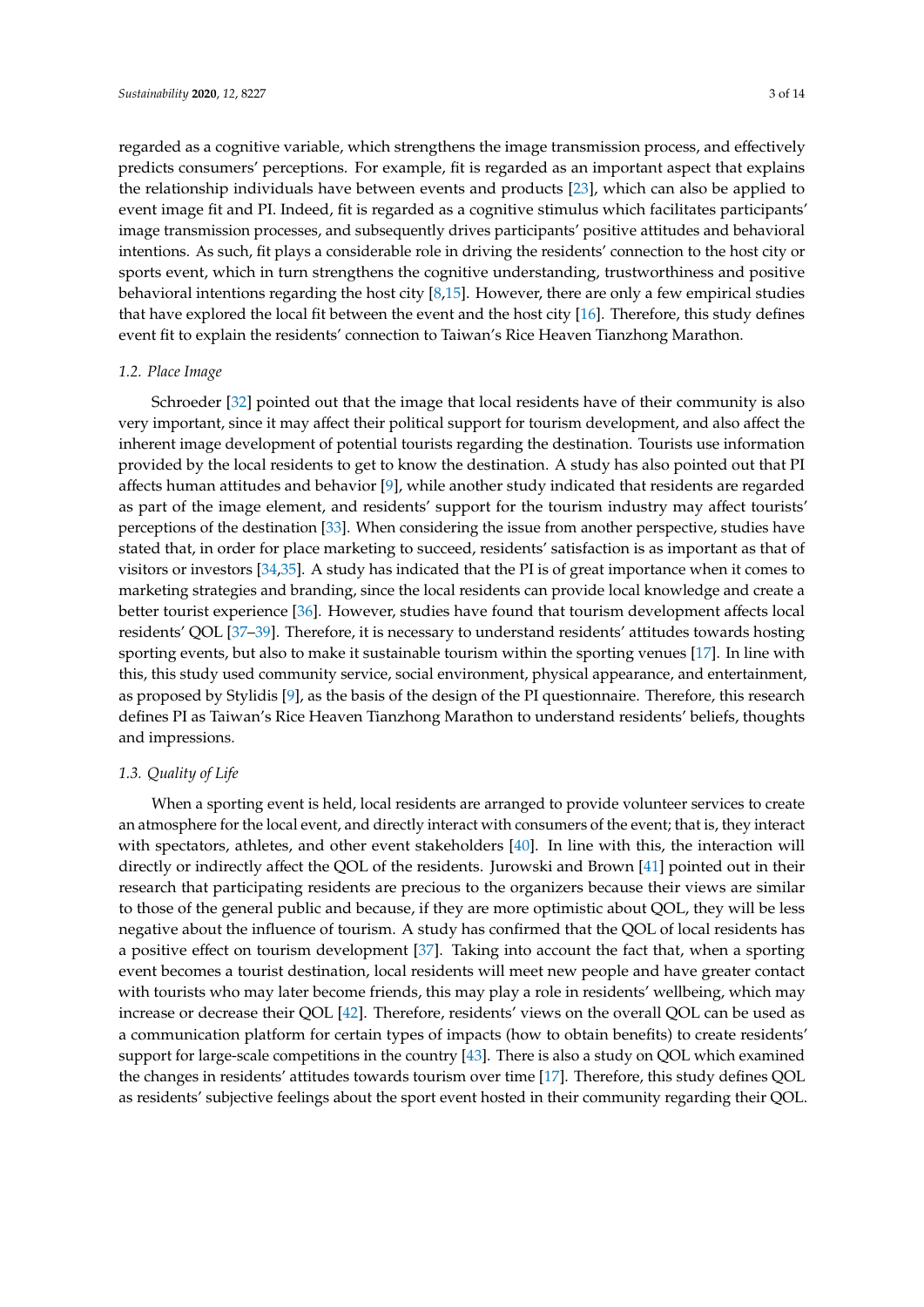## **2. Hypotheses**

## *2.1. Residents' Image Fit for Place Image*

Fit theory is often used to examine the image transfer of an event and the sponsor to analyze consumers' attitudes toward the sponsor [\[25](#page-11-3)[,29\]](#page-11-6). For example, the image that individuals perceive transfers to the brand of the sponsor; that is, the connection of the event's benefits, attributes and attitude is transferred to his or her memory [\[44\]](#page-11-20). Therefore, fit is an important variable that supports the transfer process of the image [\[23](#page-11-1)[,45\]](#page-11-21). In line with this concept, we can link or associate the relationship of fit and the PI of the host city. Fit is frequently explained with schema theory, which is used as an explanation for understanding how individuals process the image fit of a sporting event, and how fit can lead one's attitude towards the cognition of a sporting event [\[46\]](#page-11-22). According to this idea, the residents' image can be explained as follows: the more superior the image fit between residents and the sporting event, the higher the chance that the schema will remain in the residents' memories.

In this study, PI is divided into four dimensions—namely community service, social environment, physical appearance, and entertainment services [\[9\]](#page-10-8). According to Stylidis [\[47\]](#page-11-23), if the perspective image of local communities and local characteristics is ignored, the residents may be dissatisfied. Therefore, understanding the local image of the residents and their participation, planning, sustainable development and tourism marketing will help improve residents' involvement in the tourism marketing and planning process. Thus, it will strengthen the demand for sustainable local marketing. This study focuses on management recommendations which can assist local managers and tourism and should effectively promote or change the local image to enable an increase in attraction to both internal and external audiences. The use of the local community to participate in and plan and exchange activities will enhance residents' support for tourism development. Image fit is often used to assess the relationship between the PI and sporting image [\[48\]](#page-12-0). When hosting an event, it is considered as one of the components for attracting tourists, which may offer benefits for the local community. A tourism study has found that the destination of the host and the sporting event (place image) are related to one another in tourists' thoughts, which subsequently affects their cognition regarding the host [\[49\]](#page-12-1). Thus, the following hypotheses were proposed as follows:

**Hypothesis 1a (H1a).** *Residents' image fit is positively related to community services.*

**Hypothesis 1b (H1b).** *Residents' image fit is positively related to physical appearance.*

**Hypothesis 1c (H1c).** *Residents' image fit is positively related to social environment.*

**Hypothesis 1d (H1d).** *Residents' image fit is positively related to entertainment services.*

#### *2.2. Residents' Image Fit for Quality of Life*

The term of fit is extended by the concepts of brand image, image transfer, and image fit in the field of sport sponsorship [\[50\]](#page-12-2). Keller (1993) [\[51\]](#page-12-3) defined brand image as follows: "The association of a brand in memory can reflect the perception of the brand." These brand associations can take the form of attributes, interests and attitudes. Therefore, the image is transferred. This association between the brand and the activity is called "image transfer," which means that, when the individual and the activity's attributes, activity benefits or the attitude toward the event are connected, with the memory of the brand, the image of the event will be moved to the sponsoring brand [\[44\]](#page-11-20). According to this concept, assuming that the image of the fit might affect the QOL of local residents, the following hypothesis is proposed as follows:

**Hypothesis 2 (H2).** *Residents' image fit is positively related to QOL.*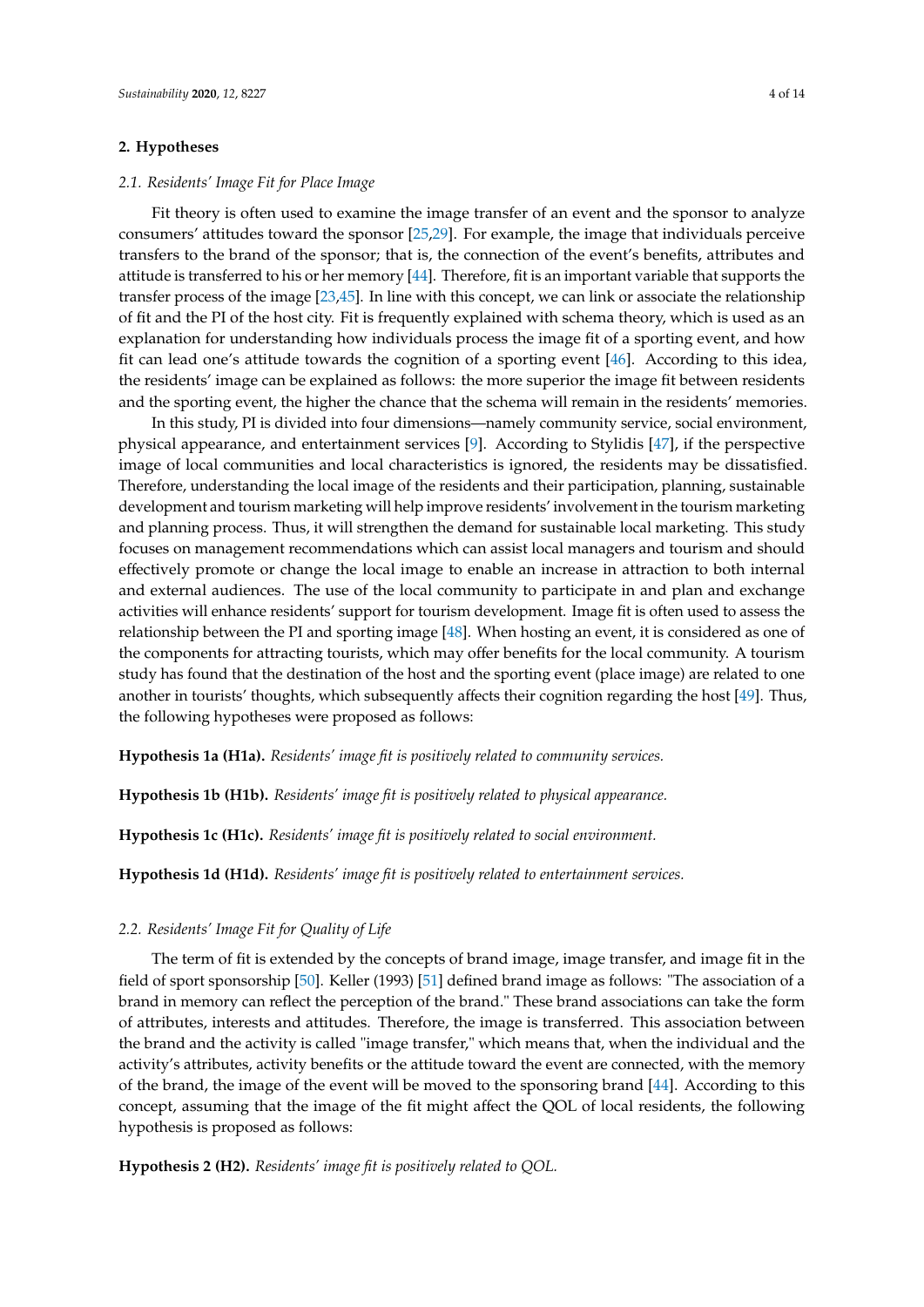## *2.3. Residents' Place Image for Quality of Life*

When a sporting event is held, residents arrange volunteer services to create an atmosphere for the local event, and directly interact with individuals at the event; that is, there is interaction between spectators, athletes, and other event stakeholders [\[40\]](#page-11-16). This interaction will directly or indirectly affect the QOL of the residents. In their research, Jurowski and Brown [\[41\]](#page-11-17) pointed out that participating residents are precious to organizers because their views are similar to those of the general public, and because they are more optimistic about the QOL. Schroeder [\[32\]](#page-11-9) has pointed out that the image of local residents regarding their community is also very important, because this may affect their political support for tourism development, and may also affect the inherent image development of potential tourists to the destination. A study conducted on an event in local communities showed that, when residents are more likely to lean toward the QOL assessment, this forms an attitude towards repeated events over time, and the impact of residents' perceptions of competitions from time to time is very important [\[17\]](#page-10-13). However, it is necessary to improve QOL in order to increase residents' support for regular competitions. Therefore, in order to increase residents' support for competitions that happen regularly, the local government agencies and competition organizers are the main focus for communication and the improvement of the overall QOL [\[17\]](#page-10-13). The QOL significantly affects the residents' support for competitions. If the residents have a more positive image of the place, they are more likely to transmit positive word of mouth; therefore, if there is no active participation or goodwill, tourism cannot be developed, nor can it flourish [\[47\]](#page-11-23). Therefore, assuming that PI will also affect the QOL of local residents, the following hypotheses are proposed as follows:

**Hypothesis 3a (H3a).** *Residents' community services are positively related to QOL.*

**Hypothesis 3b (H3b).** *Residents' physical appearances are positively related to QOL.*

**Hypothesis 3c (H3c).** *Residents' social environment is positively related to QOL.*

**Hypothesis 3d (H3d).** *Residents' entertainment services are positively related to QOL.*

## **3. Methodology**

# *3.1. Context of the Study*

In this article, we discuss how a sporting event drove the regeneration of a place, and hence the QOL for residents to achieve SDGs 3 and 11 [\[52\]](#page-12-4). Sport tourism events have long been seen as a place regeneration mechanism [\[53\]](#page-12-5). We chose a sport tourism event organized to achieve the above two goals—the Taiwan Rice Heaven Tianzhong Marathon. The event has been hosted annually for almost 10 years, with the slogan "Running a marathon elsewhere may be the runner's own event, but coming to run the Tianzhong Marathon is an event for our whole township" [\[54\]](#page-12-6). It shows that the event is designed not only for runners but also for the residents' happiness. Moreover, the Taiwan Rice Heaven Tianzhong Marathon, the most popular sport event in Taiwan—it is one of the five top international brand marathon events in Taiwan that attracts more than 15,000 participants every year [\[54\]](#page-12-6). Taking this into consideration, this study examined the residents' perceptions of their involvement in the marathon event hosted in their hometown, their place, and how the sporting event image fit affects their PI and QOL.

## *3.2. Data Collection and Instruments*

The respondents were residents of Tianzhong, Taiwan who participated in the marathon in different roles, such as spectators, volunteers, staff, and organizers. Purposive sampling was employed using the following selected criteria. Participants must be: (1) a local Tianzhong community resident, (2) a resident familiar with the Tianzhong Marathon, and (3) a resident involved in the marathon.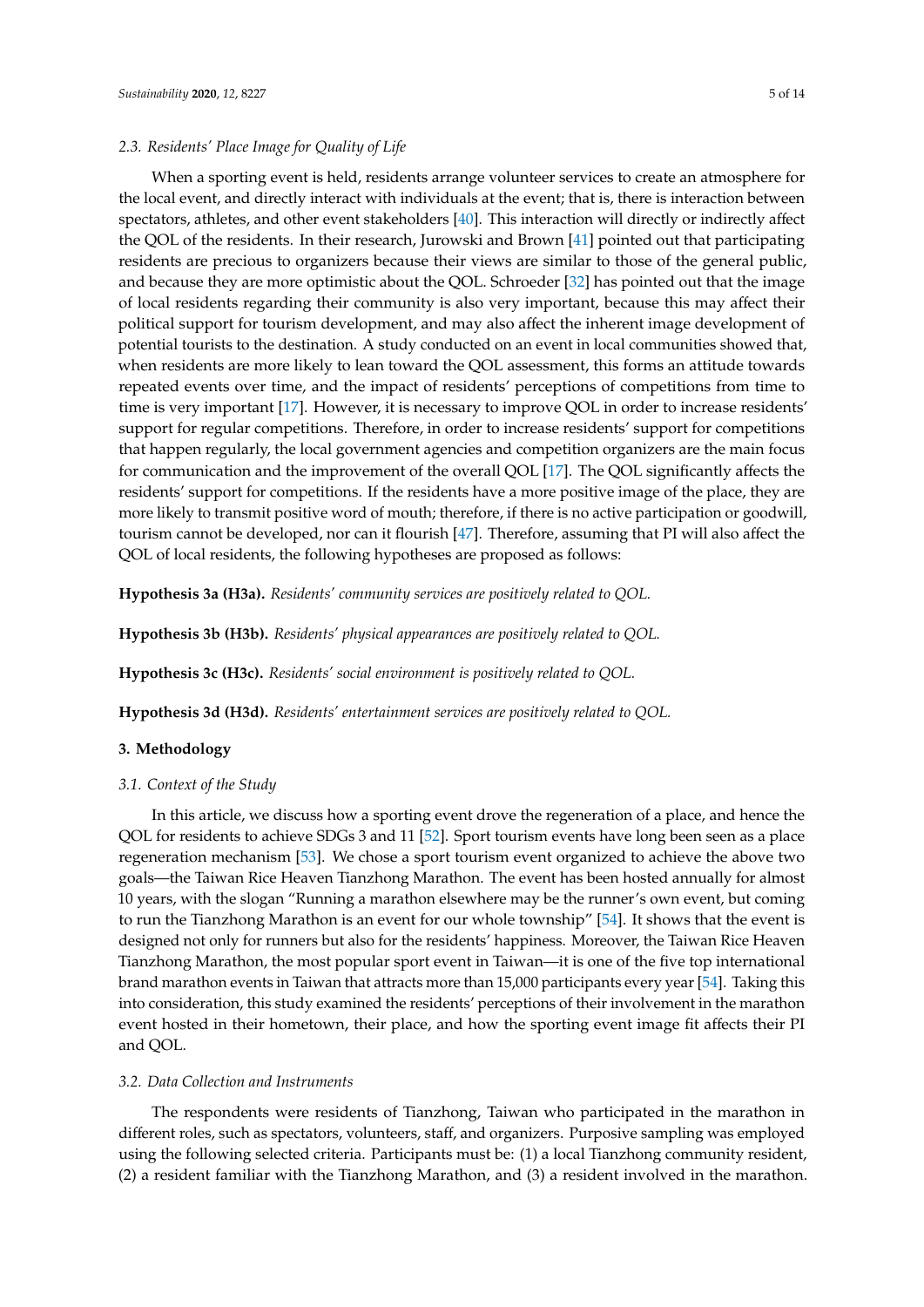To enhance the randomness and generalizability of the research, we used the skip-interval approach to invite every third participant of the event to complete the survey [\[55\]](#page-12-7).

We adopted a self-administered questionnaire to collect data. The questionnaire included two parts. The first part was the respondent's profile, while the second part consisted of six 7-point Likert scales adapted from previous studies including image fit, community services, physical appearance, social environment, entertainment services, and QOL [\[8,](#page-10-7)[9,](#page-10-8)[17\]](#page-10-13). Before data collection, we adopted a back translation process and invited experts to examine the questionnaire to establish face validity, and conducted a pre-test to check semantics to make sure it was easy for residents to understand the meaning of the scales [\[56\]](#page-12-8).

#### *3.3. Data Collection and Analysis*

We distributed the questionnaires online via a local community association over a two-week period during the event. We calculated the sample size by power analysis, using the G\*power analysis. The minimum number of samples for sufficient statistical power is 138 valid responses, with the effect size of 0.15 and power of 0.95 [\[57\]](#page-12-9). As such, a total of 294 valid resident responses was collected. Partial least square structural equational modeling (PLS-SEM) was used for the data analysis because it is suitable for studies with a number of constructs, appropriate for studies with small sample sizes (i.e.,  $n \le 500$ ), and it is better than covariance-based SEM for theory testing [\[58\]](#page-12-10). As such, we followed the recent empirical studies to use PLS-SEM to perform the data analysis [\[59,](#page-12-11)[60\]](#page-12-12). Firstly, the measurement model was analyzed using the SmartPLS 3.2.8 software [\[58\]](#page-12-10). Next, the explanative and analytical quality of the structural model was also assessed [\[61](#page-12-13)[,62\]](#page-12-14).

## **4. Results**

#### *4.1. Respondents' Profile*

A total of 294 valid residents responded to the survey, maintaining the requirement power at 95%. Common method bias was measured by Harman's single-factor test. The results showed that the first factor resulted in 49.76% for total variance, which is below the 50% threshold [\[63\]](#page-12-15). Among the respondents, 75% were females while 25% were males. In terms of age distribution, 32% of the participants fell in the age range of 30-39 years old, and the next largest group was 40-49 years old at 27%.

## *4.2. Measurement Model Assessment*

Following Hair Jr et al. [\[64\]](#page-12-16), to evaluate the PLS measurement model, we examined the outer loadings, composite reliability (CR), the average variance extracted (AVE), and the Heterotrait–Monotrait ratio of correlations (HTMT) to assess internal consistency, convergent validity, and discriminant validity. In Table [1,](#page-6-0) all the outer loadings exceeded 0.7. The AVE values of all constructs were above 0.50. In Table [2,](#page-6-1) the HTMT of each construct were from 0.553 to 0.802, all under the requirement of 0.9 [\[56\]](#page-12-8).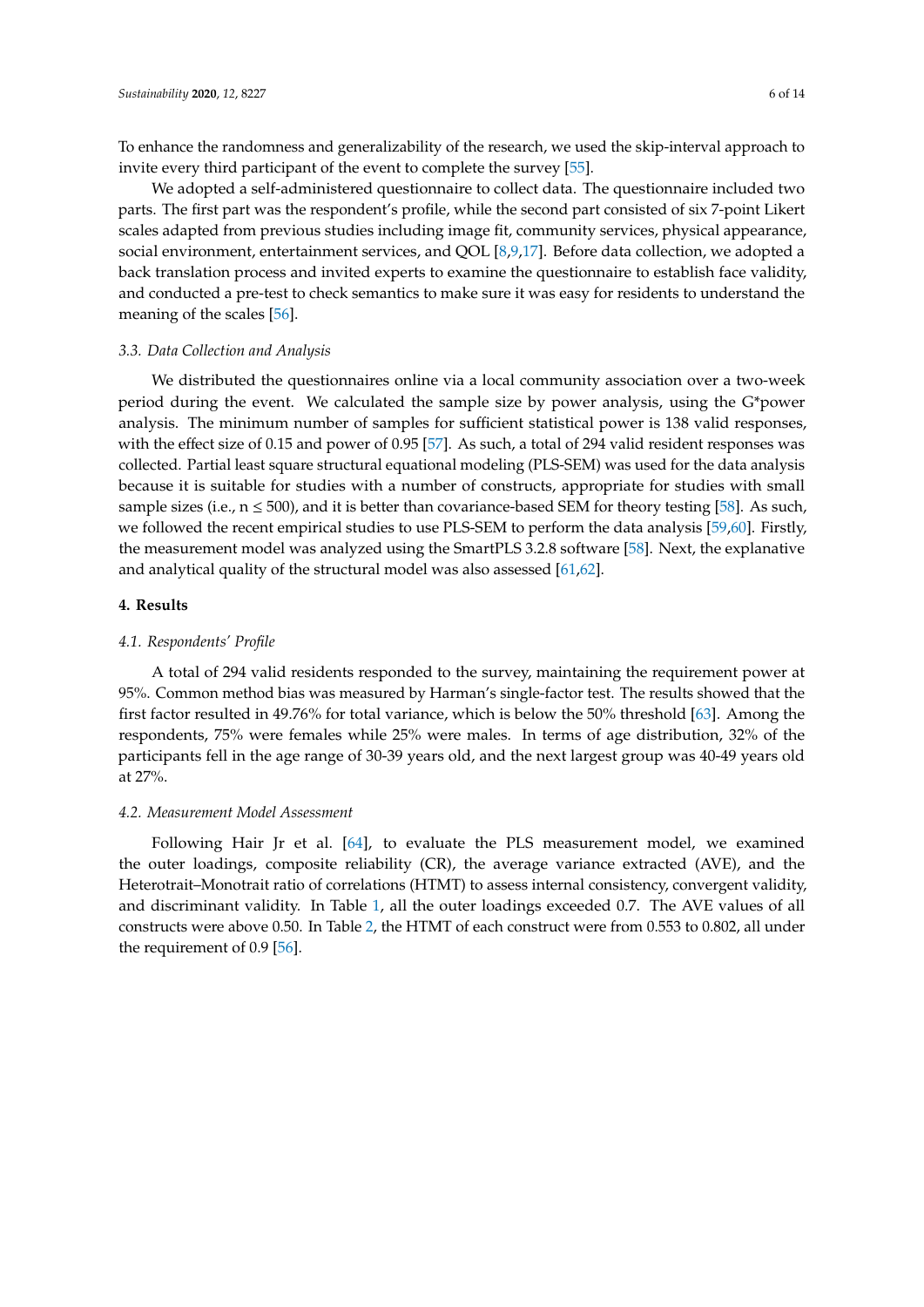<span id="page-6-0"></span>

| Construct                          | Item             | Loading | <b>Composite Reliability</b> | <b>Average Variance</b><br><b>Extracted (AVE)</b> |  |
|------------------------------------|------------------|---------|------------------------------|---------------------------------------------------|--|
|                                    | IF <sub>1</sub>  | 0.921   | 0.871                        | 0.694                                             |  |
| Image Fit (IF)                     | IF <sub>2</sub>  | 0.930   |                              |                                                   |  |
|                                    | IF3              | 0.912   |                              |                                                   |  |
|                                    | CS <sub>1</sub>  | 0.799   | 0.897                        | 0.744                                             |  |
| Community Services (CS)            | CS <sub>2</sub>  | 0.813   |                              |                                                   |  |
|                                    | CS <sub>3</sub>  | 0.884   |                              |                                                   |  |
| Physical Appearance (PA)           | PA <sub>1</sub>  | 0.800   | 0.902                        | 0.754                                             |  |
|                                    | PA <sub>2</sub>  | 0.902   |                              |                                                   |  |
|                                    | PA <sub>3</sub>  | 0.883   |                              |                                                   |  |
|                                    | SE <sub>1</sub>  | 0.883   | 0.892                        | 0.733                                             |  |
| Social Environment (SE)            | SE <sub>2</sub>  | 0.909   |                              |                                                   |  |
|                                    | SE3              | 0.811   |                              |                                                   |  |
|                                    | ES1              | 0.831   | 0.953                        | 0.871                                             |  |
| <b>Entertainment Services (ES)</b> | ES <sub>2</sub>  | 0.847   |                              |                                                   |  |
|                                    | ES <sub>3</sub>  | 0.889   |                              |                                                   |  |
|                                    | OOL1             | 0.933   | 0.944                        | 0.848                                             |  |
| Quality of Life (QOL)              | QOL <sub>2</sub> | 0.937   |                              |                                                   |  |
|                                    | QOL3             | 0.930   |                              |                                                   |  |
|                                    |                  |         |                              |                                                   |  |

**Table 1.** Assessment of Reliability and Convergent Validity.

**Table 2.** Assessment of Discriminant Validity using HTMT.

<span id="page-6-1"></span>

| Construct                          | IF    | CS    | PА    | SЕ    | ES    |
|------------------------------------|-------|-------|-------|-------|-------|
| Image Fit $(IF)$                   |       |       |       |       |       |
| Community Services (CS)            | 0.754 |       |       |       |       |
| Physical Appearance (PA)           | 0.658 | 0.783 |       |       |       |
| Social Environment (SE)            | 0.794 | 0.748 | 0.678 |       |       |
| <b>Entertainment Services (ES)</b> | 0.621 | 0.677 | 0.802 | 0.637 |       |
| Quality of Life (QOL)              | 0.599 | 0.662 | 0.701 | 0.553 | 0.704 |

## *4.3. Structural Model Assessment*

After confirming the measurement model collinearity for each predictor, the VIF values are all below 5 [\[65,](#page-12-17)[66\]](#page-12-18). Then, the 5000 subsamples bootstrapping was performed to examine the model path relationships [\[64\]](#page-12-16). Table [3](#page-7-0) and Figure [1](#page-7-1) show that the image fit was positively related to social environment (H1c: β = 0.614, *p* < 0.001), entertainment services (H1d: β = 0.487, *p* < 0.05) and quality of life (H2: β = 0.277, *p* < 0.001), and hence H1c, H1d and H2 are supported. Concurrently, community services (H3a: β = 0.064, *p* < 0.001), physical appearance (H3b: β = 0.060, *p* < 0.001), social environment (H3c: β = 0.393, *p* < 0.001), and entertainment services (H3d: β = 0.126, *p* < 0.001) have a positive impact on quality of life, supporting H3a, H3b, H3c and H3d. Next, the indirect effect indicated that the relationship between image fit towards quality of life is significantly mediated by social environment (H4c: β = 0.241, *p* < 0.001) and entertainment services (H4d: β = 0.061, *p* < 0.05), so H4c and H4d are supported. Conversely, community services and physical appearance did not mediate between image fit and quality of life, so H4a and H4b are not supported.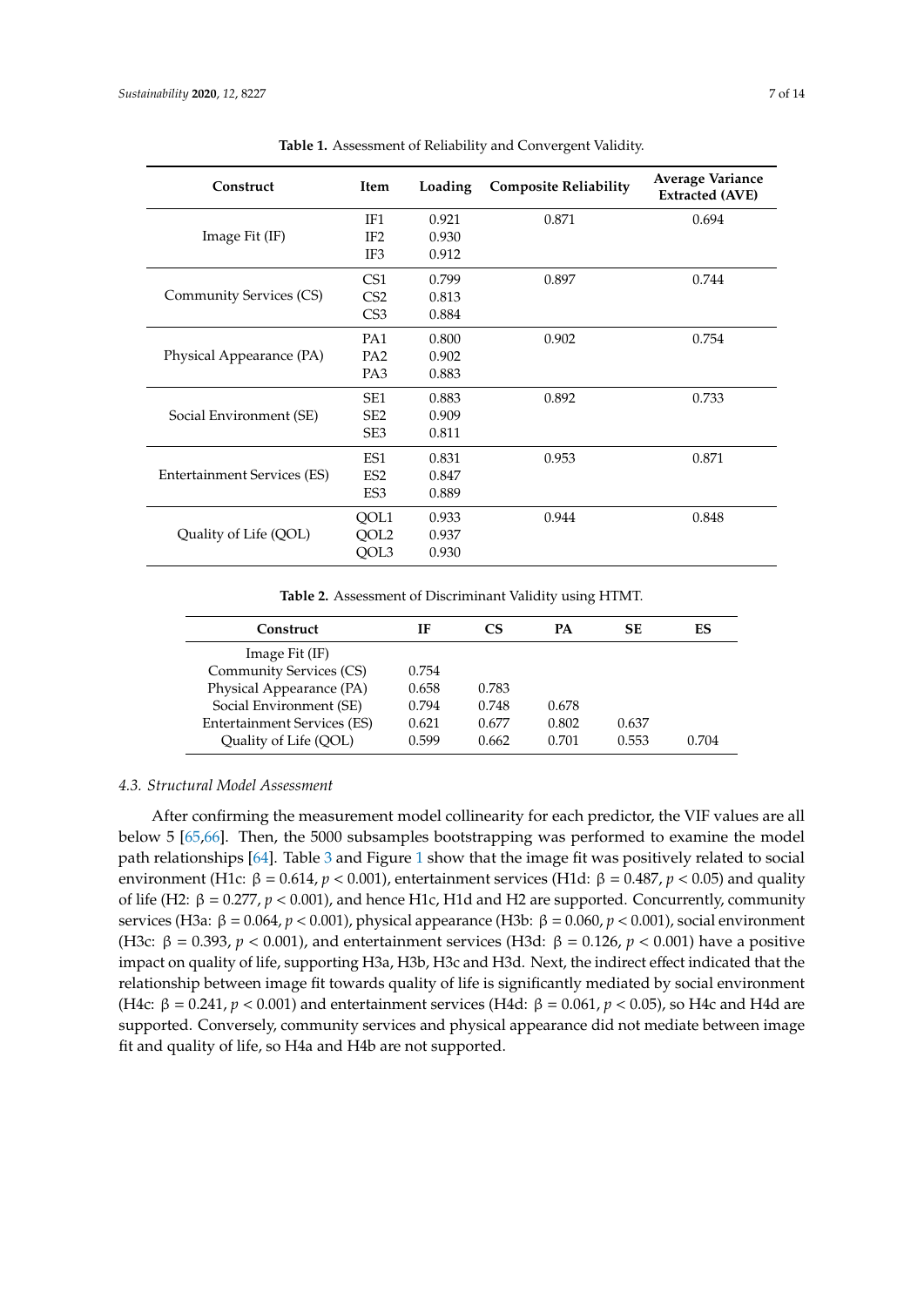<span id="page-7-0"></span>

| <b>Hypothesis</b> | Relationship                          | β     | t-Value        | f <sup>2</sup> | $\mathbb{R}^2$ | $Q^2$ |
|-------------------|---------------------------------------|-------|----------------|----------------|----------------|-------|
| H <sub>1</sub> a  | $IF \rightarrow CS$                   | 0.509 | $1.079^{(NS)}$ | 0.005          | 0.259          | 0.249 |
| H1b               | $IF \rightarrow PA$                   | 0.576 | $0.95^{(NS)}$  | 0.004          | 0.332          | 0.327 |
| H <sub>1</sub> c  | $IF \rightarrow SE$                   | 0.614 | $6.279$ ***    | 0.181          | 0.377          | 0.370 |
| H1d               | $IF \rightarrow ES$                   | 0.487 | $2.147*$       | 0.019          | 0.237          | 0.229 |
| H <sub>2</sub>    | $IF \rightarrow OOL$                  | 0.277 | $4.612***$     | 0.105          | 0.599          | 0.413 |
| H <sub>3</sub> a  | $CS \rightarrow OOL$                  | 0.064 | $12.143$ ***   | 0.349          |                |       |
| H <sub>3</sub> b  | $PA \rightarrow OOL$                  | 0.060 | 13.164***      | 0.496          |                |       |
| H3c               | $SE \rightarrow OOL$                  | 0.393 | $14.017***$    | 0.606          |                |       |
| H <sub>3</sub> d  | $ES \rightarrow OOL$                  | 0.126 | $10.15***$     | 0.311          |                |       |
| H <sub>4</sub> a  | $IF \rightarrow CS \rightarrow OOL$   | 0.033 | $1.067$ (NS)   |                |                |       |
| H <sub>4</sub> b  | $IF \rightarrow PA \rightarrow OOL$   | 0.035 | $0.945$ (NS)   |                |                |       |
| H4c               | IF $\rightarrow$ SE $\rightarrow$ OOL | 0.241 | 5.834 ***      |                |                |       |
| H <sub>4</sub> d  | IF $\rightarrow$ ES $\rightarrow$ OOL | 0.061 | $2.151*$       |                |                |       |

**Table 3.** Assessment of the Structural Model.

Note: (i) H1a–H3d: Assessment of Direct Relationships; (ii) H4a–H4d: Assessment of Mediation Relationships; \* *p* < 0.05. \*\*\* *p* < 0.001. NS: Not significant; (iii) IF: Image Fit, CS: Community Services, PA: Physical Appearance, SE: Social Environment, ES: Entertainment Services, QOL: Quality of Life.

<span id="page-7-1"></span>

**Figure 1.** Structural Model Results. Note: (i) \*\*  $p < 0.05$ . \*\*\*  $p < 0.001$ ; (ii) IF: Image Fit, CS: Community Services, PA: Physical Appearance, SE: Social Environment, ES: Entertainment Services, QOL: Quality of Life.

The R square of QOL and social environment to resident during the event period of hosting in the community are above 0.26, indicating that the model is significant [\[57\]](#page-12-9). At the same time, the  $f$ square of the path between image fit with social environment, entertainment services, and QOL were significant, signifying their importance to the endogenous variables. We also checked the predictive relevance of the model by using Stone–Geisser's  $Q^2$  for each PI dimension and QOL to ensure that they are higher than 0 [\[67\]](#page-12-19). Then, the predictive relevance was further evaluated by PLSpredict [\[68\]](#page-12-20). In Table [4,](#page-8-0) the  $Q^2$  predict values for all the key target construct's indicators were found to be positive, and the RMSE for PLS estimated are lower than that of LM. Besides, the PLS  $Q^2$  estimation being larger than the LM model supported the model predictive capability [\[62\]](#page-12-14).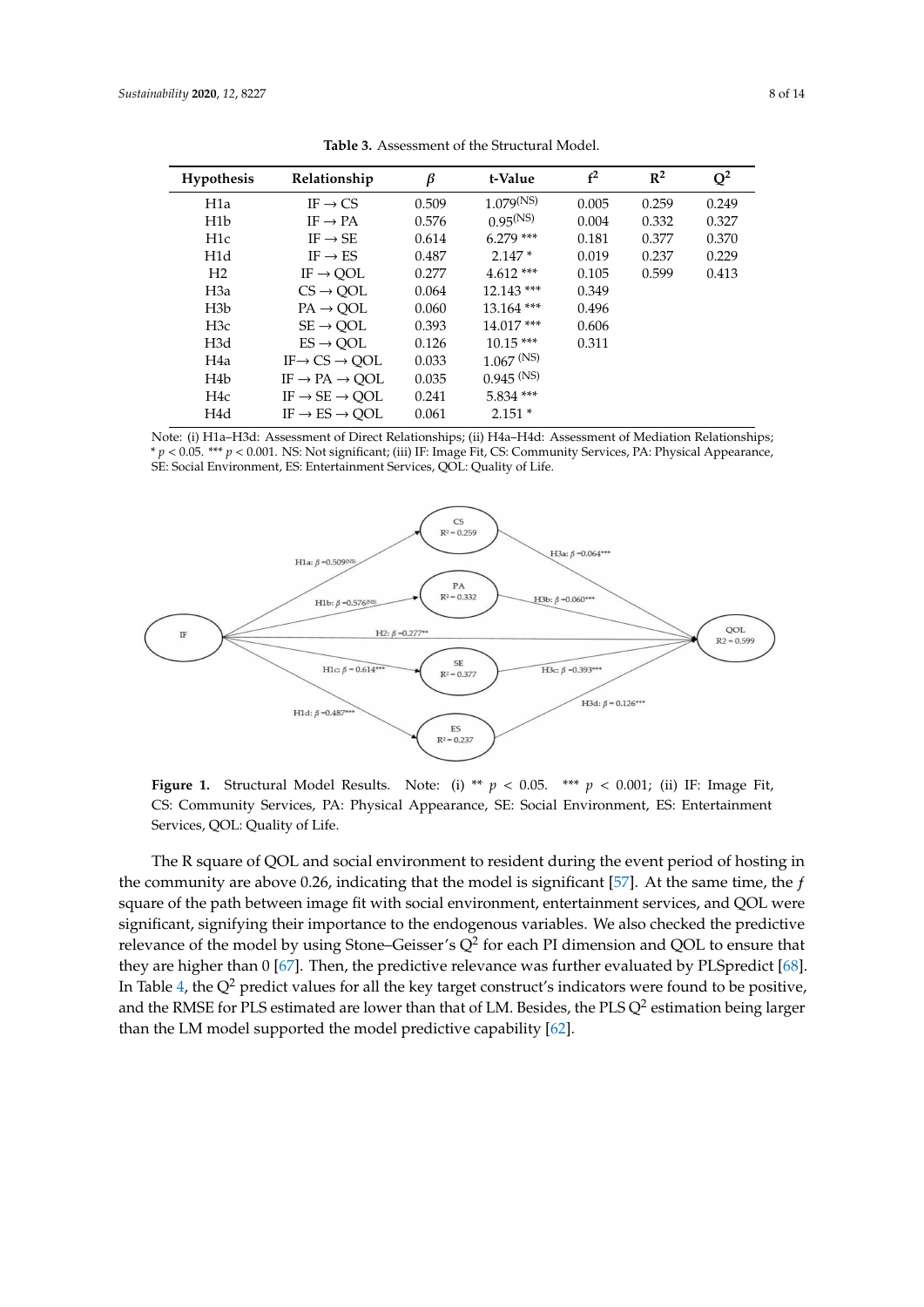<span id="page-8-0"></span>

| Construct        | <b>PLS</b>  |        | LM          |        | <b>PLS-LM</b> |            |
|------------------|-------------|--------|-------------|--------|---------------|------------|
|                  | <b>RMSE</b> | $O^2$  | <b>RMSE</b> | $O^2$  | <b>RMSE</b>   | $\Omega^2$ |
| OOL1             | 1.007       | 17.01  | 1.02        | 17.139 | $-0.014$      | 0.017      |
| OOL <sub>2</sub> | 0.91        | 13.909 | 0.92        | 14.083 | $-0.008$      | 0.012      |
| OOL3             | 0.991       | 16.781 | 0.998       | 17.014 | $-0.005$      | 0.007      |

**Table 4.** Assessment of PLSpredict.

Note: QOL: Quality of Life.

#### **5. Discussion**

The study contributes to the literature on sporting events and SGD knowledge in several ways. First, an exploration model was proposed and validated addressing the lack of literature on the image fit of the event hosted in a community [\[8,](#page-10-7)[69\]](#page-12-21). The results confirmed that sports event image fit has a positive and significant effect on two of the four PI dimensions, namely social environment and entertainment services. The results of this study also confirmed the importance of the four PI dimensions in driving QOL, along with the positive relationship between image fit and QOL. As such, the results confirm that image fit is a key predictor in strengthening the social environment, and entertainment services, but its impacts on community services and physical appearance are non-significant. As such, the results of this study confirm the findings of Stylidis, Biran, Sit and Szivas [\[9\]](#page-10-8) and Stylidis [\[47\]](#page-11-23), affirming the importance of image fit, as manifested by Oshimi and Harada [\[8\]](#page-10-7) and Schnitzer, Kössler, Schlemmer and Peters [\[69\]](#page-12-21), in strengthening social environment and entertainment services. When we examine the individual dimensions of PI, we can understand the effects of the image fit on each PI construct instead of one overall PI dimension [\[8](#page-10-7)[,70\]](#page-12-22). In addition, we understand residents' expectations, and that the image fit mostly contributes to the social environment. It may be due to the fact that the sporting event was hosted in a farming village; furthermore, the goal of the event is not only to attract tourists but also to build the community and consensus among the residents.

As for QOL, the effect of place was examined in the previous study [\[9,](#page-10-8)[47\]](#page-11-23). We confirmed the same result in the sports and SDG context. We also found that the social environment is a strong predictor of QOL, which is different from another study which evaluated it according to the economic impact [\[71,](#page-12-23)[72\]](#page-12-24). This means that the residents want a friendly living environment in their community when hosting a sporting event. The following stronger dimension after SE is entertainment service as, in this study, the event was hosted in a rural area, not a city. The residents perceived the sporting event image fit for the entertainment service image, and then enhanced their QOL during the event period. Since there are few leisure activities in the rural community, the sport event offers residents' leisure opportunities and increases their QOL. The results illustrate that a sporting event can really achieve SDG 3 in a community [\[73](#page-13-0)[,74\]](#page-13-1).

The image fit can also predict the QOL of residents in the sporting event and SDG context, as the image has a direct effect on QOL and an indirect effect via social environment and entertainment services. This result showed that a sporting event can really enhance the perception of QOL. Considering Fit theory [\[25](#page-11-3)[,29\]](#page-11-6), fit is a mechanism that transfers the perception of a sport event into attitudes; the current study confirmed the mechanism empirically. We therefore suggest that the event organizers and destination image managers have to consider the characteristics of each place and community when hosting a sporting event to generate and reform the community. In this case, the study context is a farming village, so the organization of the event uses a friendly slogan to form the event image.

Besides practical implications, QOL can be strongly explained by image fit and PI, simultaneously; but it can only explain a medium to small effect by image fit individually or mediated by other PI factors. This implies that there are other factors that affect QOL for residents in the sporting event and SGD context, so we recommend that further studies examine other factors, such as the event's image [\[69\]](#page-12-21).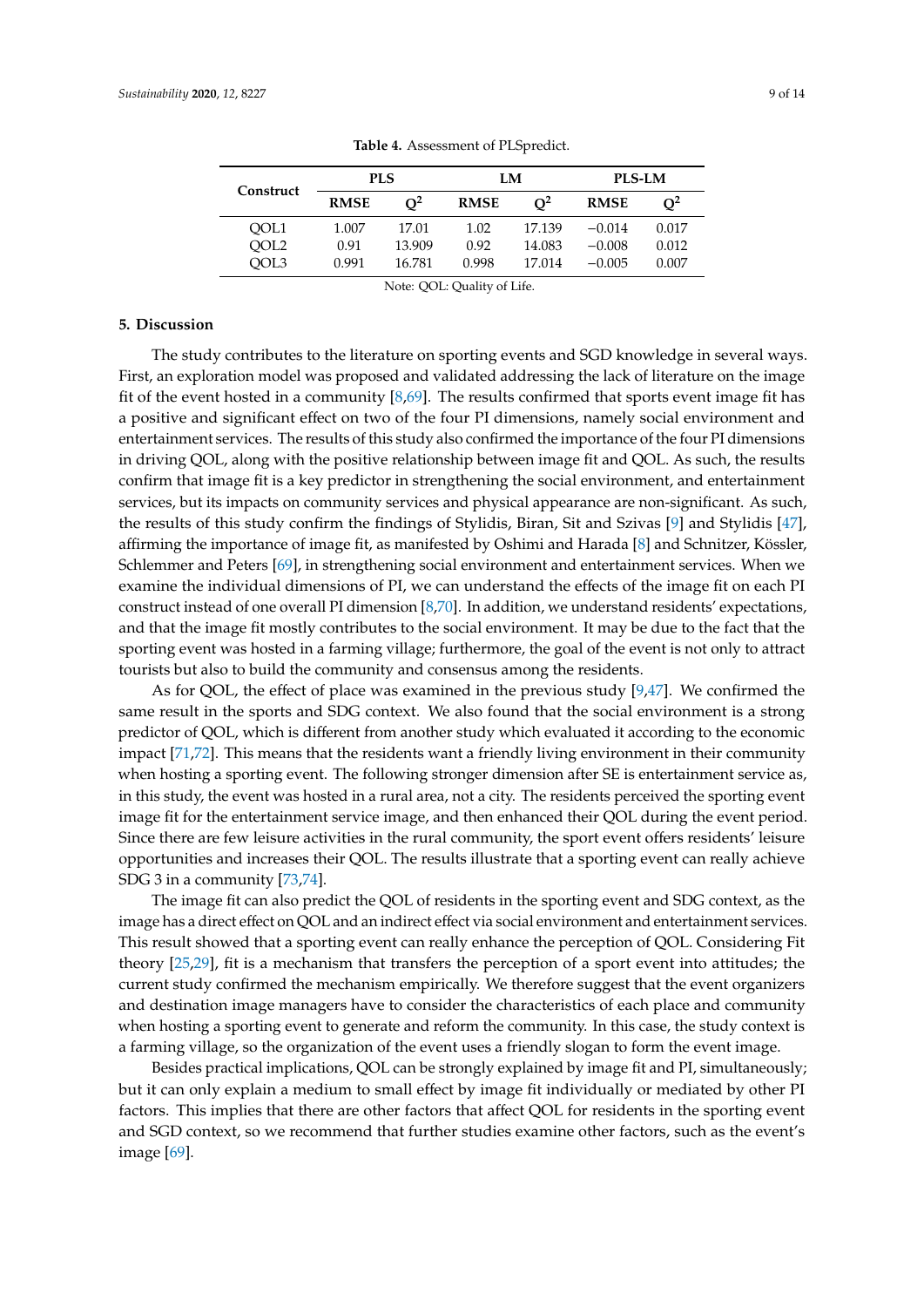## **6. Conclusions**

#### *6.1. Theoretical Implications*

Based on the variables of image fit, this research examined the effects of image fit for a sporting event hosted in a community. Particularly, the purposes of the current study were to predict and explain the effects of image fit for community residents when hosting a sporting event using five variables—community services, physical appearance, social environment, entertainment services, and QOL. The results indicated that 59.9% of QOL was explained. On the other hand, the analysis indicated that the exploratory model explaining the perceptions of residents showed a high predictive power. Based on the fit theory, the result of this study confirms that image fit can explain and predict PI, including social environment and entertainment services. Furthermore, the social environment plays a crucial role between image fit and QOL. Since we know that a friendly atmosphere of a sport event may fit the social environment of a rural community, and that by improving PI and QOL, SDGs 3 and 11 will be promoted. Therefore, fit theory can be implemented in different types of sport events and different types of community.

## *6.2. Managerial Implications*

The current study makes several contributions to the understanding of residents' perceptions of their QOL and PI from image fit. These findings suggest managerial implications. First, the sporting event organizer should design and manage the event image to fit the local PI; thus, residents will be aware of their PI to a higher degree. In this case, the resident feels strongly that the image of the event matches the image of the social environment, so the event organizer has to consider the characters of the local community and the preference of the resident, so that the event can fit the place then achieve SDG 11—that is, a safe and inclusive human settlement. Furthermore, the image of the social environment can also facilitate the QOL of the residents; thus a sport tourism event is not only considered for the economic benefits attained by attracting tourists [\[75\]](#page-13-2), but is also considered for a better social atmosphere to enhance the QOL to ensure achieving SGD 3, the health and well-being of the residents.

Second, the residents who feel more about entertainment services will feel that they have a better QOL, possibly because the sporting event brings them active leisure opportunities. When the residents expect to participate in the marathon, they will be involved in the running activity; thus, they spend more time on active leisure pursuits [\[76](#page-13-3)[,77\]](#page-13-4). From this viewpoint, a community can host recurrent sporting events to provide more active leisure opportunities to raise the QOL of the residents.

#### *6.3. Limitations and Future Research Suggestions.*

The present study has several limitations. First, it only focused on a small-scale sporting event in a rural context; residents may hold differing opinions on mega events in big city contexts. To address this limitation, future studies could conduct surveys for mega-events, such as the Olympic Games in Atlanta City, which has become a new attraction for tourists and has benefited residents' life [\[78,](#page-13-5)[79\]](#page-13-6). Second, we made efforts to stratify the sample from each administrative district to present the opinions from the population of local residents. However, the residents play different roles in the sporting event; further studies should design a multi-group investigation to understand the difference from different levels. Finally, we only conducted a cross-sectional investigation in the study; future studies could conduct a longitudinal approach to observe the long-term changes in residents' perceptions of image fit, PI, and QOL.

**Author Contributions:** Conceptualization, B.C.-Y.H. and H.-W.C.; Data curation, B.C.-Y.H. and H.-W.C.; Formal analysis, B.C.-Y.H. and M.-L.C.; Investigation, H.-W.C.; Methodology, B.C.-Y.H. and Y.-F.W.; Software, B.C.-Y.H. and M.-L.C.; Supervision, B.C.-Y.H.; Writing—original draft, B.C.-Y.H. and Y.-F.W.; Writing—review and editing, Y.-F.W., H.-W.C. and M.-L.C. All authors have read and agreed to the published version of the manuscript.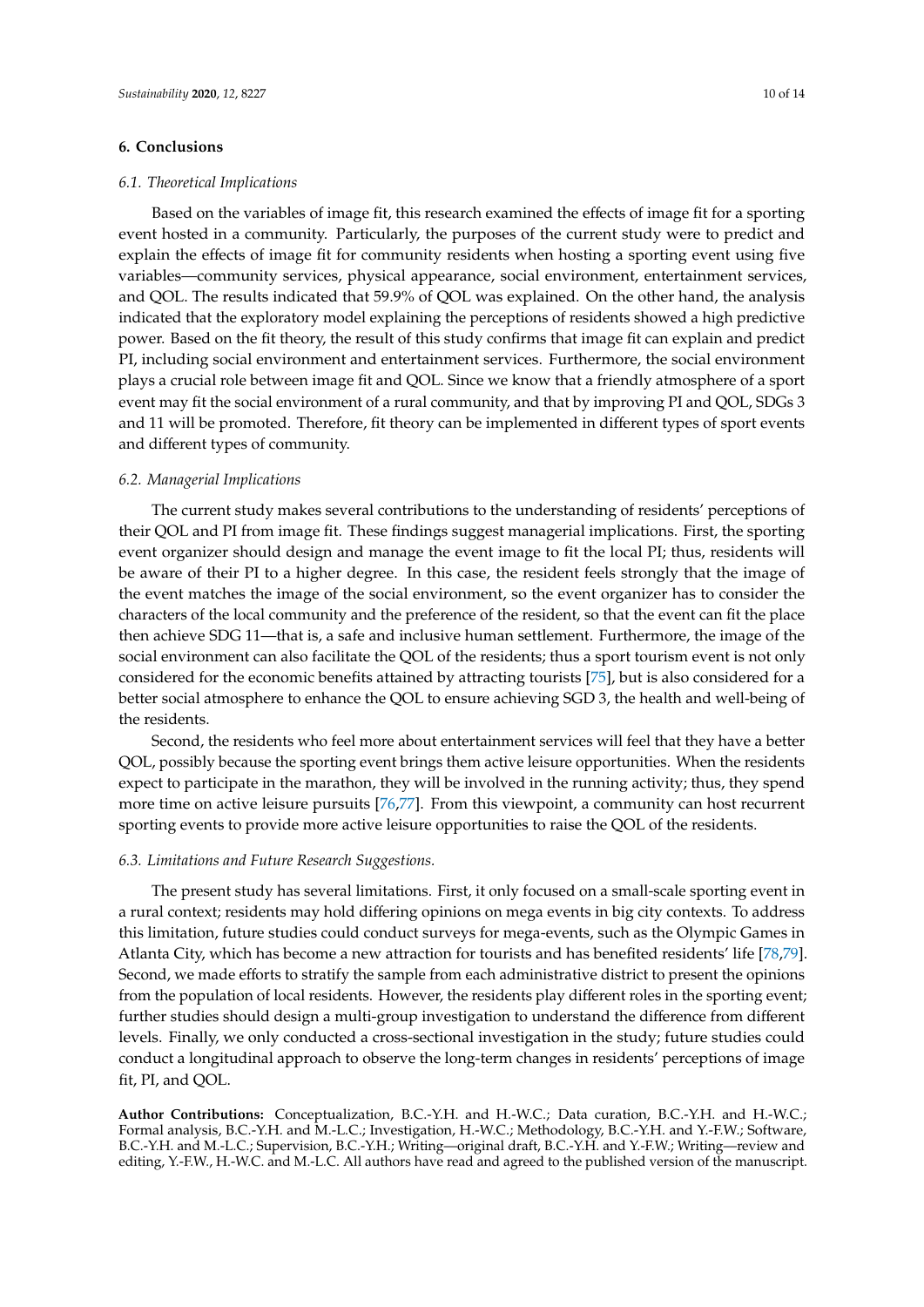**Funding:** This work was financially supported by the National Taiwan Normal University (NTNU) within the framework of the Higher Education Sprout Project by the Ministry of Education (MOE) in Taiwan. Tianzhong Tourism Business District Development Association, Taiwan.

**Conflicts of Interest:** The authors declare no conflict of interest.

# **References**

- <span id="page-10-0"></span>1. Kumar, S.; Kumar, N.; Vivekadhish, S. Millennium development goals (MDGS) to sustainable development goals (SDGS): Addressing unfinished agenda and strengthening sustainable development and partnership. *Indian J. Community Med. O*ff*. Publ. Indian Assoc. Prev. Soc. Med.* **2016**, *41*, 1. [\[CrossRef\]](http://dx.doi.org/10.4103/0970-0218.170955) [\[PubMed\]](http://www.ncbi.nlm.nih.gov/pubmed/26917865)
- <span id="page-10-1"></span>2. McArthur, J.W.; Rasmussen, K. Classifying Sustainable Development Goal trajectories: A country-level methodology for identifying which issues and people are getting left behind. *World Dev.* **2019**, *123*, 104608. [\[CrossRef\]](http://dx.doi.org/10.1016/j.worlddev.2019.06.031) [\[PubMed\]](http://www.ncbi.nlm.nih.gov/pubmed/31680717)
- <span id="page-10-2"></span>3. Lindsey, I.; Darby, P. Sport and the Sustainable Development Goals: Where is the policy coherence? *Int. Rev. Sociol. Sport* **2019**, *54*, 793–812. [\[CrossRef\]](http://dx.doi.org/10.1177/1012690217752651)
- <span id="page-10-3"></span>4. Alvina, K.; Kostyantyn, U.; Larysa, D.; Lidiia, R.; Irina, K.; Alina, U.; Olha, B.; Lolita, D.; Shengying, S. Sustainable development and the Olympic Movement. *J. Phys. Educ. Sport* **2020**, *20*, 403–407.
- <span id="page-10-4"></span>5. Chien, P.M.; Kelly, S.J.; Gill, C. Identifying objectives for mega-event leveraging: A non-host city case. *Mark. Intell. Plan.* **2018**, *36*, 168–184. [\[CrossRef\]](http://dx.doi.org/10.1108/MIP-05-2017-0085)
- <span id="page-10-5"></span>6. Chen, K.C.; Gursoy, D.; Lau, K.L.K. Longitudinal impacts of a recurring sport event on local residents with different level of event involvement. *Tour. Manag. Perspect.* **2018**, *28*, 228–238. [\[CrossRef\]](http://dx.doi.org/10.1016/j.tmp.2018.09.005)
- <span id="page-10-6"></span>7. Gursoy, D.; Yolal, M.; Ribeiro, M.A.; Panosso Netto, A. Impact of trust on local residents' mega-event perceptions and their support. *J. Travel Res.* **2017**, *56*, 393–406. [\[CrossRef\]](http://dx.doi.org/10.1177/0047287516643415)
- <span id="page-10-7"></span>8. Oshimi, D.; Harada, M. Host residents' role in sporting events: The city image perspective. *Sport Manag. Rev.* **2019**, *22*, 263–275. [\[CrossRef\]](http://dx.doi.org/10.1016/j.smr.2018.04.002)
- <span id="page-10-8"></span>9. Stylidis, D.; Biran, A.; Sit, J.; Szivas, E.M. Residents' support for tourism development: The role of residents' place image and perceived tourism impacts. *Tour. Manag.* **2014**, *45*, 260–274. [\[CrossRef\]](http://dx.doi.org/10.1016/j.tourman.2014.05.006)
- <span id="page-10-9"></span>10. Kaplanidou, K.; Jordan, J.S.; Funk, D.; Ridinger, L.L. Recurring sport events and destination image perceptions: Impact on active sport tourist behavioral intentions and place attachment. *J. Sport Manag.* **2012**, *26*, 237–248. [\[CrossRef\]](http://dx.doi.org/10.1123/jsm.26.3.237)
- 11. Nadeau, J.; Heslop, L.; O'Reilly, N.; Luk, P. Destination in a country image context. *Ann. Tour. Res.* **2008**, *35*, 84–106. [\[CrossRef\]](http://dx.doi.org/10.1016/j.annals.2007.06.012)
- 12. Hsu, C.H.; Wolfe, K.; Kang, S.K. Image assessment for a destination with limited comparative advantages. *Tour. Manag.* **2004**, *25*, 121–126. [\[CrossRef\]](http://dx.doi.org/10.1016/S0261-5177(03)00062-1)
- 13. Lin, C.H.; Morais, D.B.; Kerstetter, D.L.; Hou, J.S. Examining the role of cognitive and affective image in predicting choice across natural, developed, and theme-park destinations. *J. Travel Res.* **2007**, *46*, 183–194. [\[CrossRef\]](http://dx.doi.org/10.1177/0047287507304049)
- <span id="page-10-10"></span>14. Ramkissoon, H.; Nunkoo, R. City image and perceived tourism impact: Evidence from Port Louis, Mauritius. *Int. J. Hosp. Tour. Adm.* **2011**, *12*, 123–143. [\[CrossRef\]](http://dx.doi.org/10.1080/15256480.2011.564493)
- <span id="page-10-11"></span>15. Becker-Olsen, K.; Simmons, C.J. When do social sponsorships enhance or dilute equity? Fit, message source, and the persistence of effects. *ACR North Am. Adv.* **2002**, *29*, 287–289.
- <span id="page-10-12"></span>16. Oshimi, D.; Harada, M. The effects of city image, event fit, and word-of-mouth intention towards the host city of an international sporting event. *Int. J. Sport Manag. Recreat. Tour.* **2016**, *24*, 76–96.
- <span id="page-10-13"></span>17. Ouyang, Z.; Gursoy, D.; Chen, K.C. It's all about life: Exploring the role of residents' quality of life perceptions on attitudes toward a recurring hallmark event over time. *Tour. Manag.* **2019**, *75*, 99–111. [\[CrossRef\]](http://dx.doi.org/10.1016/j.tourman.2019.04.032)
- <span id="page-10-14"></span>18. Sirgy, M.J. *Handbook of Quality-of-Life Research: An Ethical Marketing Perspective*; Kluwer Academic Publishers: Dordrecht, The Netherlands, 2001.
- <span id="page-10-15"></span>19. Uysal, M.; Sirgy, M.J.; Woo, E.; Kim, H.L. Quality of life (QOL) and well-being research in tourism. *Tour. Manag.* **2016**, *53*, 244–261. [\[CrossRef\]](http://dx.doi.org/10.1016/j.tourman.2015.07.013)
- <span id="page-10-16"></span>20. Gursoy, D.; Chi, C.G.; Dyer, P. Locals' attitudes toward mass and alternative tourism: The case of Sunshine Coast, Australia. *J. Travel Res.* **2010**, *49*, 381–394. [\[CrossRef\]](http://dx.doi.org/10.1177/0047287509346853)
- <span id="page-10-17"></span>21. Vogt, C.A.; Andereck, K.L.; Pham, K. Designing for quality of life and sustainability. *Ann. Tour. Res.* **2020**, *83*, 102963. [\[CrossRef\]](http://dx.doi.org/10.1016/j.annals.2020.102963)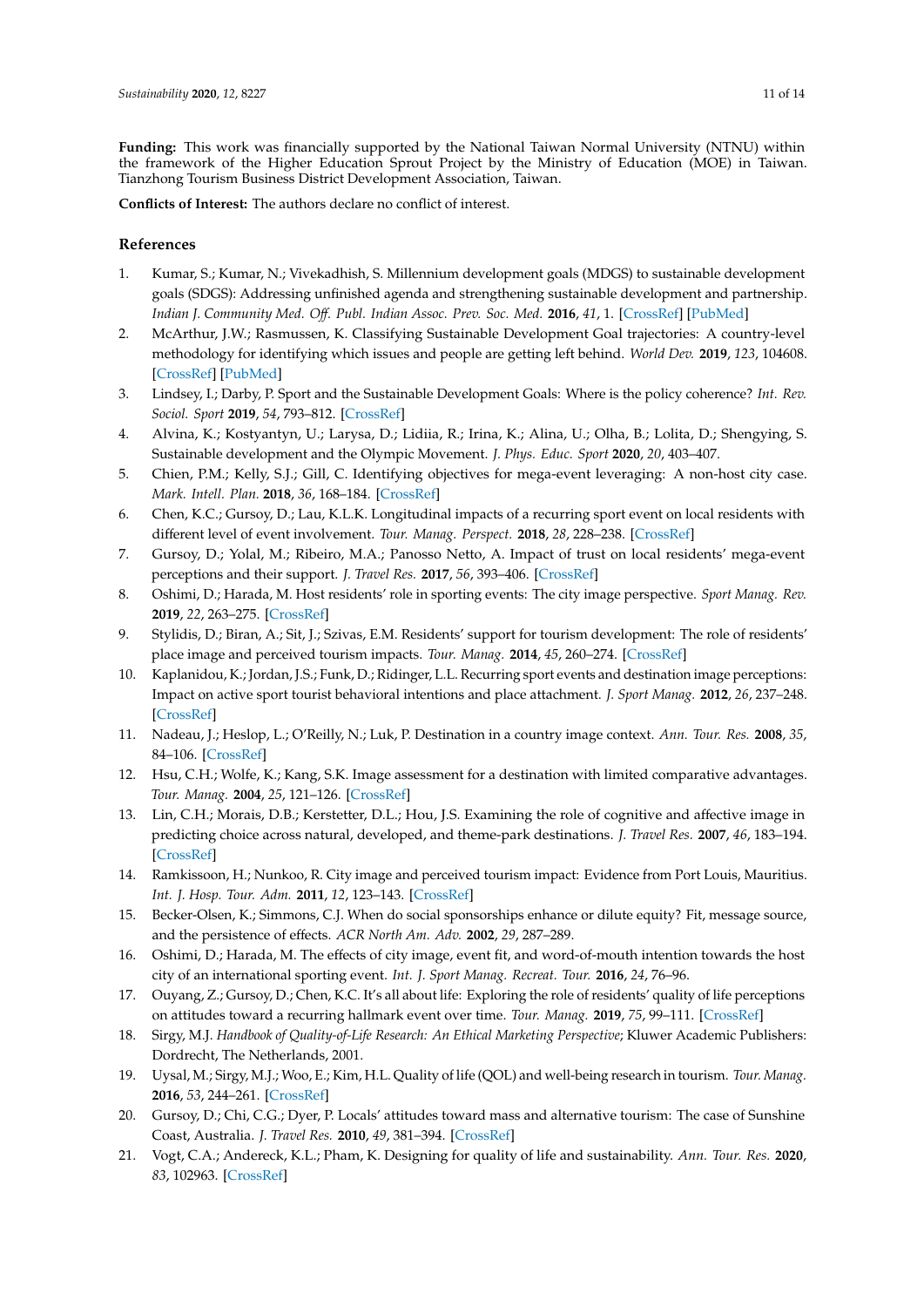- <span id="page-11-0"></span>22. Hudson, M.; Hawkins, N. A tale of two cities—A commentary on historic and current marketing strategies used by the Liverpool and Glasgow regions. *Place Branding* **2006**, *2*, 155–176. [\[CrossRef\]](http://dx.doi.org/10.1057/palgrave.pb.5990053)
- <span id="page-11-1"></span>23. Gwinner, K.P.; Eaton, J. Building brand image through event sponsorship: The role of image transfer. *J. Advert.* **1999**, *28*, 47–57. [\[CrossRef\]](http://dx.doi.org/10.1080/00913367.1999.10673595)
- <span id="page-11-2"></span>24. Speed, R.; Thompson, P. Determinants of sports sponsorship response. *J. Acad. Mark. Sci.* **2000**, *28*, 226–238. [\[CrossRef\]](http://dx.doi.org/10.1177/0092070300282004)
- <span id="page-11-3"></span>25. Koo, G.Y.; Quarterman, J.; Flynn, L. Effect of perceived sport event and sponsor image fit on consumers' cognition, affect, and behavioral intentions. *Sport Mark. Q.* **2006**, *15*, 80–90.
- <span id="page-11-4"></span>26. Misra, S.; Beatty, S.E. Celebrity spokesperson and brand congruence: An assessment of recall and affect. *J. Bus. Res.* **1990**, *21*, 159–173. [\[CrossRef\]](http://dx.doi.org/10.1016/0148-2963(90)90050-N)
- 27. Kahle, L.R.; Homer, P.M. Physical attractiveness of the celebrity endorser: A social adaptation perspective. *J. Consum. Res.* **1985**, *11*, 954–961. [\[CrossRef\]](http://dx.doi.org/10.1086/209029)
- <span id="page-11-5"></span>28. Kamins, M.A. An investigation into the "match-up" hypothesis in celebrity advertising: When beauty may be only skin deep. *J. Advert.* **1990**, *19*, 4–13. [\[CrossRef\]](http://dx.doi.org/10.1080/00913367.1990.10673175)
- <span id="page-11-6"></span>29. Gwinner, K.; Bennett, G. The impact of brand cohesiveness and sport identification on brand fit in a sponsorship context. *J. Sport Manag.* **2008**, *22*, 410–426. [\[CrossRef\]](http://dx.doi.org/10.1123/jsm.22.4.410)
- <span id="page-11-7"></span>30. Becker-Olsen, K.L. And now, a word from our sponsor—A look at the effects of sponsored content and banner advertising. *J. Advert.* **2003**, *32*, 17–32. [\[CrossRef\]](http://dx.doi.org/10.1080/00913367.2003.10639130)
- <span id="page-11-8"></span>31. Kaplanidou, K.; Vogt, C. The interrelationship between sport event and destination image and sport tourists' behaviours. *J. Sport Tour.* **2007**, *12*, 183–206. [\[CrossRef\]](http://dx.doi.org/10.1080/14775080701736932)
- <span id="page-11-9"></span>32. Schroeder, T. The relationship of residents' image of their state as a tourist destination and their support for tourism. *J. Travel Res.* **1996**, *34*, 71–73. [\[CrossRef\]](http://dx.doi.org/10.1177/004728759603400411)
- <span id="page-11-10"></span>33. Gallarza, M.G.; Saura, I.G.; García, H.C. Destination image: Towards a conceptual framework. *Ann. Tour. Res.* **2002**, *29*, 56–78. [\[CrossRef\]](http://dx.doi.org/10.1016/S0160-7383(01)00031-7)
- <span id="page-11-11"></span>34. Kotler, P.; Asplund, C.; Rein, I.; Haider, D. *Marketing Places Europe: How to Attract Investments, Industries, Residents and Visitors to Cities, Communities, Regions, and Nations in Europe*; Financial Times: London, UK, 1999.
- <span id="page-11-12"></span>35. Paddison, R. City marketing, image reconstruction and urban regeneration. *Urban Stud.* **1993**, *30*, 339–349. [\[CrossRef\]](http://dx.doi.org/10.1080/00420989320080331)
- <span id="page-11-13"></span>36. Campelo, A.; Aitken, R.; Thyne, M.; Gnoth, J. Sense of place: The importance for destination branding. *J. Travel Res.* **2014**, *53*, 154–166. [\[CrossRef\]](http://dx.doi.org/10.1177/0047287513496474)
- <span id="page-11-14"></span>37. Woo, E.; Kim, H.; Uysal, M. Life satisfaction and support for tourism development. *Ann. Tour. Res.* **2015**, *50*, 84–97. [\[CrossRef\]](http://dx.doi.org/10.1016/j.annals.2014.11.001)
- 38. Liang, Z.X.; Hui, T.K. Residents' quality of life and attitudes toward tourism development in China. *Tour. Manag.* **2016**, *57*, 56–67. [\[CrossRef\]](http://dx.doi.org/10.1016/j.tourman.2016.05.001)
- <span id="page-11-15"></span>39. Buzinde, C.N.; Kalavar, J.M.; Melubo, K. Tourism and community well-being: The case of the Maasai in Tanzania. *Ann. Tour. Res.* **2014**, *44*, 20–35. [\[CrossRef\]](http://dx.doi.org/10.1016/j.annals.2013.08.010)
- <span id="page-11-16"></span>40. Jones, C. Mega-events and host-region impacts: Determining the true worth of the 1999 Rugby World Cup. *Int. J. Tour. Res.* **2001**, *3*, 241–251. [\[CrossRef\]](http://dx.doi.org/10.1002/jtr.326)
- <span id="page-11-17"></span>41. Jurowski, C.; Brown, D.O. A comparison of the views of involved versus noninvolved citizens on quality of life and tourism development issues. *J. Hosp. Tour. Res.* **2001**, *25*, 355–370. [\[CrossRef\]](http://dx.doi.org/10.1177/109634800102500401)
- <span id="page-11-18"></span>42. Neal, J.D.; Sirgy, M.J.; Uysal, M. Measuring the effect of tourism services on travelers' quality of life: Further validation. *Soc. Indic. Res.* **2004**, *69*, 243–277. [\[CrossRef\]](http://dx.doi.org/10.1007/s11205-004-5012-3)
- <span id="page-11-19"></span>43. Kaplanidou, K.; Karadakis, K.; Gibson, H.; Thapa, B.; Walker, M.; Geldenhuys, S.; Coetzee, W. Quality of life, event impacts, and mega-event support among South African residents before and after the 2010 FIFA World Cup. *J. Travel Res.* **2013**, *52*, 631–645. [\[CrossRef\]](http://dx.doi.org/10.1177/0047287513478501)
- <span id="page-11-20"></span>44. Gwinner, K.P.; Larson, B.V.; Swanson, S.R. Image transfer in corporate event sponsorship: Assessing the impact of team identification and event-sponsor fit. *Int. J. Manag. Mark. Res.* **2009**, *2*, 1–15.
- <span id="page-11-21"></span>45. Howard, D.R.; Crompton, J.L. Tactics used by sports organizations in the United States to increase ticket sales. *Manag. Leis.* **2004**, *9*, 87–95. [\[CrossRef\]](http://dx.doi.org/10.1080/13606710410001709617)
- <span id="page-11-22"></span>46. Fiske, S.T. *Schema-Triggered A*ff*ect: Applications to Social Perception, A*ff*ect and Cognition, Proceedings of 17th Annual Carnegie Mellon Symposium on Cognition, 1982*; Lawrence Erlbaum: Hillsdale, NJ, USA, 1982; pp. 55–78.
- <span id="page-11-23"></span>47. Stylidis, D. Residents' place image: A cluster analysis and its links to place attachment and support for tourism. *J. Sustain. Tour.* **2018**, *26*, 1007–1026. [\[CrossRef\]](http://dx.doi.org/10.1080/09669582.2018.1435668)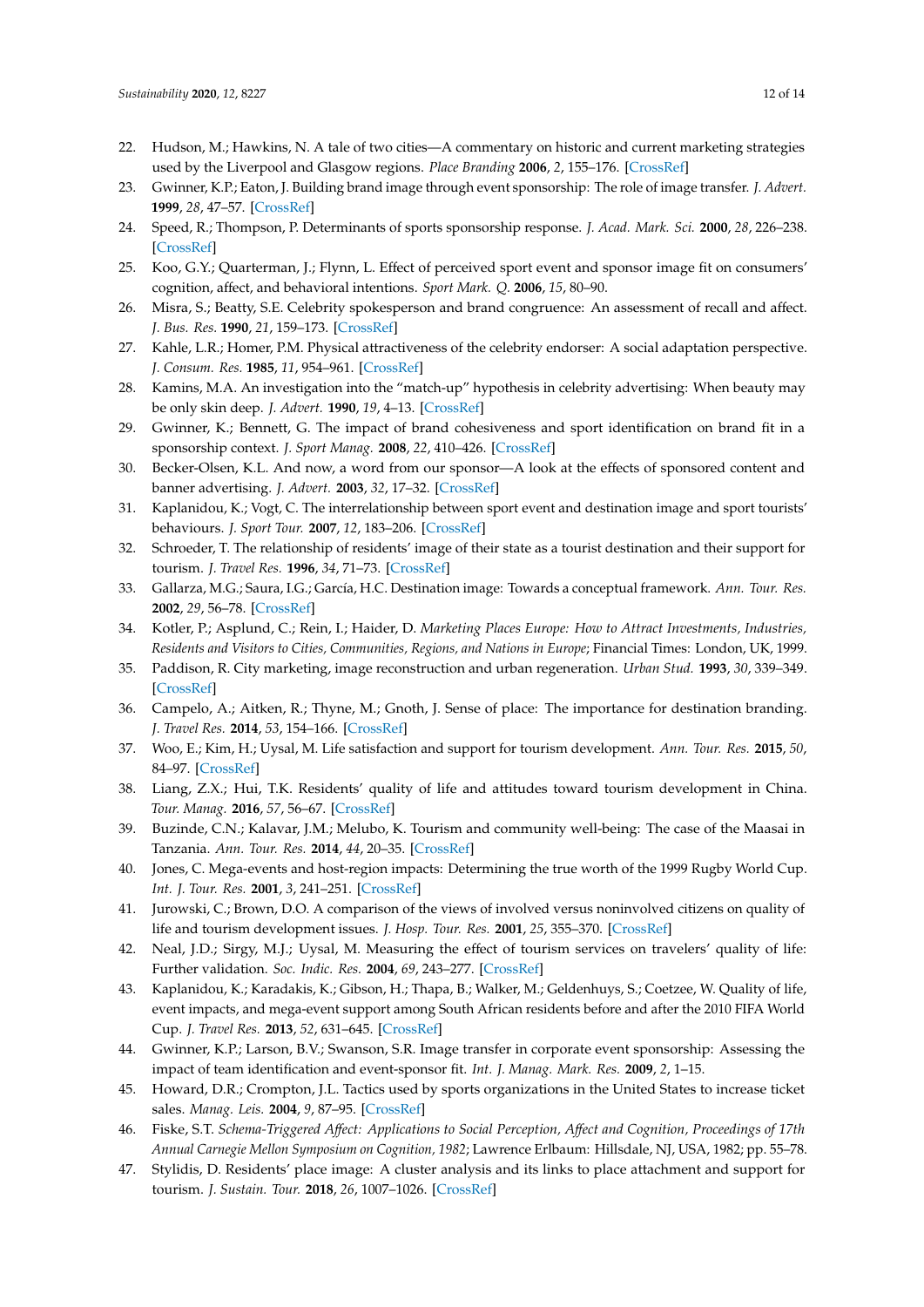- <span id="page-12-0"></span>48. Hallmann, K.; Breuer, C. Image fit between sport events and their hosting destinations from an active sport tourist perspective and its impact on future behaviour. *J. Sport Tour.* **2010**, *15*, 215–237. [\[CrossRef\]](http://dx.doi.org/10.1080/14775085.2010.513147)
- <span id="page-12-1"></span>49. Deng, C.Q.; Li, M.; Shen, H. Developing a measurement scale for event image. *J. Hosp. Tour. Res.* **2015**, *39*, 245–270. [\[CrossRef\]](http://dx.doi.org/10.1177/1096348012471378)
- <span id="page-12-2"></span>50. Lau, K.C.; Phau, I. Extending symbolic brands using their personality: Examining antecedents and implications towards brand image fit and brand dilution. *Psychol. Mark.* **2007**, *24*, 421–444. [\[CrossRef\]](http://dx.doi.org/10.1002/mar.20167)
- <span id="page-12-3"></span>51. Keller, K.L. Conceptualizing, measuring, and managing customer-based brand equity. *J. Mark.* **1993**, *57*, 1–22. [\[CrossRef\]](http://dx.doi.org/10.1177/002224299305700101)
- <span id="page-12-4"></span>52. Nations, U. Sustainable Development Goals (SDGs). Available online: https://[sdgs.un.org](https://sdgs.un.org/goals)/goals (accessed on 6 October 2019).
- <span id="page-12-5"></span>53. Ritchie, B.W.; Adair, D. *Sport Tourism: Interrelationships, Impacts and Issues*; Channel View Publications: Bristol, UK, 2004; Volume 14.
- <span id="page-12-6"></span>54. Tianzhongmarathon. About Tianzhongmarathon. Available online: https://[www.tianzhongmarathon.com](https://www.tianzhongmarathon.com/blank-1)/ [blank-1](https://www.tianzhongmarathon.com/blank-1) (accessed on 6 October 2019).
- <span id="page-12-7"></span>55. Cheung, M.L.; Pires, G.; Rosenberger III, P.J. Exploring synergetic effects of social-media communication and distribution strategy on consumer-based Brand equity. *Asian J. Bus. Res.* **2020**, *10*, 126–149. [\[CrossRef\]](http://dx.doi.org/10.14707/ajbr.200078)
- <span id="page-12-8"></span>56. Memon, M.A.; Ting, H.; Ramayah, T.; Chuah, F.; Cheah, J. A review of the methodological misconceptions and guidelines related to the application of structural equation modeling: A Malaysian scenario. *J. Appl. Struct. Equ. Model.* **2017**, *1*, 1–13. [\[CrossRef\]](http://dx.doi.org/10.47263/JASEM.1(1)01)
- <span id="page-12-10"></span><span id="page-12-9"></span>57. Cohen, J. *Statistical Power Analysis for the Behavioral Sciences*; Academic Press: Waltham, MA, USA, 2013.
- 58. Sarstedt, M.; Cheah, J.H. Partial least squares structural equation modeling using SmartPLS: A software review. *J. Mark. Anal.* **2019**, *7*, 196–202. [\[CrossRef\]](http://dx.doi.org/10.1057/s41270-019-00058-3)
- <span id="page-12-11"></span>59. Cheung, M.L.; Pires, G.D.; Rosenberger, P.J., III. Exploring consumer–brand engagement: A holistic framework. *Eur. Bus. Rev.* **2020**. [\[CrossRef\]](http://dx.doi.org/10.1108/EBR-10-2019-0256)
- <span id="page-12-12"></span>60. Cheung, M.L.; Pires, G.; Rosenberger, P.J. The influence of perceived social media marketing elements on consumer–brand engagement and brand knowledge. *Asia Pac. J. Mark. Logist.* **2020**, *32*, 695–720. [\[CrossRef\]](http://dx.doi.org/10.1108/APJML-04-2019-0262)
- <span id="page-12-13"></span>61. Hair, J.F., Jr.; Sarstedt, M.; Hopkins, L.; Kuppelwieser, V.G. Partial least squares structural equation modeling (PLS-SEM). *Eur. Bus. Rev.* **2014**, *26*, 106–121. [\[CrossRef\]](http://dx.doi.org/10.1108/EBR-10-2013-0128)
- <span id="page-12-14"></span>62. Shmueli, G.; Sarstedt, M.; Hair, J.F.; Cheah, J.H.; Ting, H.; Vaithilingam, S.; Ringle, C.M. Predictive model assessment in PLS-SEM: Guidelines for using PLSpredict. *Eur. J. Mark.* **2019**, *53*, 2322–2347. [\[CrossRef\]](http://dx.doi.org/10.1108/EJM-02-2019-0189)
- <span id="page-12-15"></span>63. Podsakoff, P.M.; MacKenzie, S.B.; Lee, J.Y.; Podsakoff, N.P. Common method biases in behavioral research: A critical review of the literature and recommended remedies. *J. Appl. Psychol.* **2003**, *88*, 879. [\[CrossRef\]](http://dx.doi.org/10.1037/0021-9010.88.5.879) [\[PubMed\]](http://www.ncbi.nlm.nih.gov/pubmed/14516251)
- <span id="page-12-16"></span>64. Hair, J.F., Jr.; Hult, G.T.M.; Ringle, C.; Sarstedt, M. *A Primer on Partial Least Squares Structural Equation Modeling (PLS-SEM)*; Sage Publications: Thousand Oaks, CA, USA, 2016.
- <span id="page-12-17"></span>65. Vatcheva, K.P.; Lee, M.; McCormick, J.B.; Rahbar, M.H. Multicollinearity in regression analyses conducted in epidemiologic studies. *Epidemiology* **2016**, *6*, 1–8. [\[CrossRef\]](http://dx.doi.org/10.4172/2161-1165.1000227) [\[PubMed\]](http://www.ncbi.nlm.nih.gov/pubmed/27274911)
- <span id="page-12-18"></span>66. Hair, J.F.; Risher, J.J.; Sarstedt, M.; Ringle, C.M. When to use and how to report the results of PLS-SEM. *Eur. Bus. Rev.* **2019**, *31*, 2–24. [\[CrossRef\]](http://dx.doi.org/10.1108/EBR-11-2018-0203)
- <span id="page-12-19"></span>67. Geisser, S. A predictive approach to the random effect model. *Biometrika* **1974**, *61*, 101–107. [\[CrossRef\]](http://dx.doi.org/10.1093/biomet/61.1.101)
- <span id="page-12-20"></span>68. Shmueli, G.; Ray, S.; Estrada, J.M.V.; Chatla, S.B. The elephant in the room: Predictive performance of PLS models. *J. Bus. Res.* **2016**, *69*, 4552–4564. [\[CrossRef\]](http://dx.doi.org/10.1016/j.jbusres.2016.03.049)
- <span id="page-12-21"></span>69. Schnitzer, M.; Kössler, C.; Schlemmer, P.; Peters, M. Influence of event and place image on residents' attitudes toward and support for events. *J. Hosp. Tour. Res.* **2020**, 1096348020919502. [\[CrossRef\]](http://dx.doi.org/10.1177/1096348020919502)
- <span id="page-12-22"></span>70. Ku, G.C.; Mak, A.H. Exploring the discrepancies in perceived destination images from residents' and tourists' perspectives: A revised importance–performance analysis approach. *Asia Pac. J. Tour. Res.* **2017**, *22*, 1124–1138. [\[CrossRef\]](http://dx.doi.org/10.1080/10941665.2017.1374294)
- <span id="page-12-23"></span>71. Hsu, C.Y.; Chen, M.Y.; Yang, S.C. Residents' attitudes toward support for island sustainable tourism. *Sustainability* **2019**, *11*, 5051. [\[CrossRef\]](http://dx.doi.org/10.3390/su11185051)
- <span id="page-12-24"></span>72. Sanchez del Rio-Vazquez, M.E.; Rodríguez-Rad, C.J.; Revilla-Camacho, M.Á. Relevance of social, economic, and environmental impacts on residents' satisfaction with the public administration of tourism. *Sustainability* **2019**, *11*, 6380. [\[CrossRef\]](http://dx.doi.org/10.3390/su11226380)